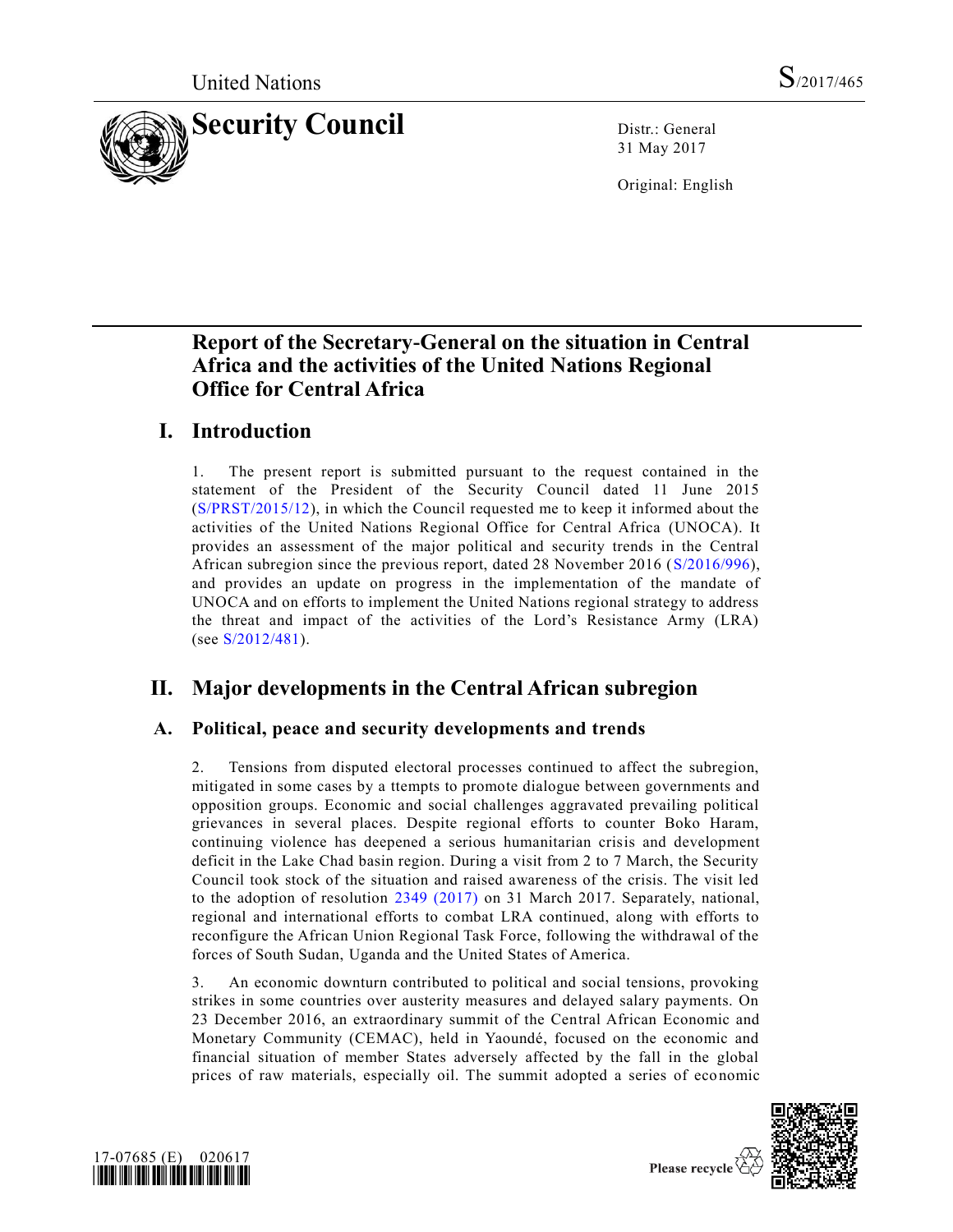resilience measures and decided to accelerate efforts to promote the free movement of people and goods. On 17 February 2017, the thirteenth ordinary session of the Conference of Heads of State and Government of the Central African Economic and Monetary Community, held in Djibloho, Equatorial Guinea, assessed the status of implementation of the reform programme on economic and financial affairs, launched at the Yaoundé summit, and discussed the free movement of persons.

4. The implementation of Security Council resolution [1325 \(2000\)](https://undocs.org/S/RES/1325(2000)) on women, peace and security, which seeks to ensure the effective participation of women in decision-making, remains a challenge in the subregion. Some positive developments have been observed, including the mobilization of women's networks and the creation of a women's regional platform on women, peace and security, but more work is clearly needed.

5. On 10 February, I appointed François Louncény Fall as my Special Representative for Central Africa and Head of UNOCA (see [S/2017/137\)](https://undocs.org/S/2017/137).

#### **Political developments and trends**

6. Following the announcement on 3 February by the President of Angola, José Eduardo dos Santos, that he would not seek re-election, the ruling party, Movimento Popular de Libertação de Angola, confirmed that the Minister of Defence, João Lourenço, and the Minister of Territorial Administration, Bornito de Sousa, would lead the party's ticket during the August 2017 elections for the posts of President and Vice-President, respectively. The opposition party União Nacional para a Independência Total de Angola declared on 21 February that it would not join in an electoral coalition with other opposition parties. Meanwhile, the voter registration process was completed, with approximately 9 million voters registered, 2 million of whom are newly registered.

7. In Cameroon, social unrest continued in the North-West and South-West regions over the imposition of the French language in judicial, educational and other fields. While the initial protests in late 2016 were related to grievances expressed by unions representing lawyers and teachers, accusations expanded to include historical, political and economic discrimination against the anglophone population. Numerous clashes with security forces took place, along with ongoing general strikes (also referred to as "ghost towns"), arrests of anglophone activists and an Internet blackout in the two regions (from 17 January to 20 April 2017).

8. Government efforts to appease those tensions at the outset were not successful. On 17 January, it banned the activities of the Cameroon Anglophone Civil Society Consortium and the secessionist movement, the Southern Cameroons National Council, accusing them of conducting actions contrary to the Constitution and aimed at undermining State security. Leaders of the Consortium, Nkongho Felix Agbor-Balla and Fontem Aforteka'a Neba, were also arrested on 17 January, and journalist and activist Mancho Bibixy on 20 January. All three face charges of terrorism and, if convicted, could face the death penalty under the country's anti-terrorism law of February 2014. The trial of the three lead activists and five others, all civilians, commenced on 13 February at the Yaoundé military tribunal. On 7 April, the court adjoined the case of 25 other defendants. Meanwhile, another military tribunal was held, in the case of a reporter for Radio France Internationale, Ahmed Abba, whom the Government alleges to have colluded with Boko Haram. He had been in detention since 30 July 2015. The defendant, who pleaded not guilty, was sentenced to 10 years in prison on 20 April 2017.

9. On 15 March, the President of Cameroon, Paul Biya, appointed the president and 13 representatives of the National Commission for the Promotion of Bilingualism and Multiculturalism, which he established on 23 January. The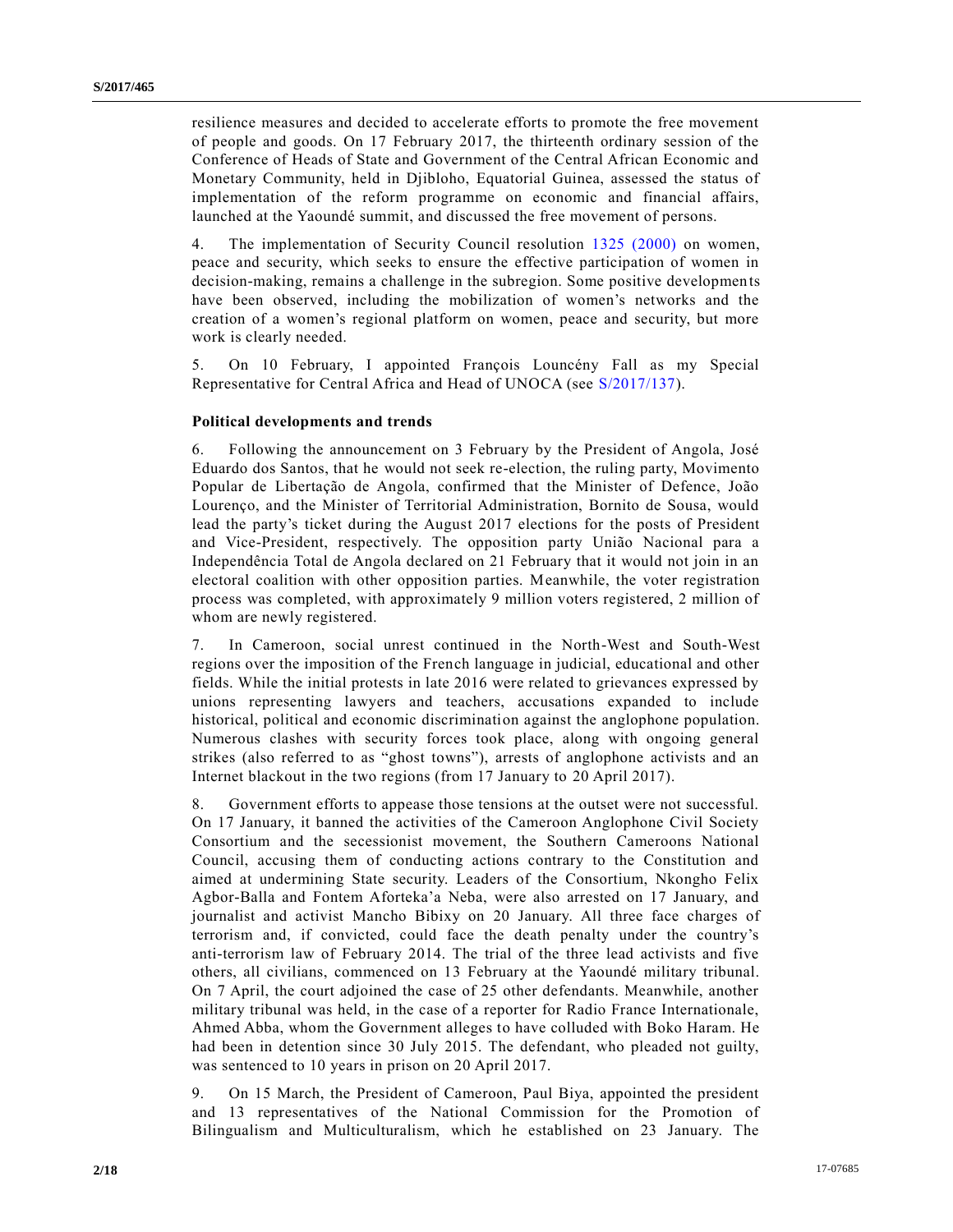Presidency also contacted the Cameroon Anglophone Civil Society Consortium on 17 March, expressing willingness to engage in dialogue to address their grievances. Moreover, on 30 March, the Minister of Justice unveiled a number of measures taken by the Government to address the crisis, including the creation of a common law section at the École nationale de magistrature, English law departments at a number of universities, the redeployment of magistrates according to linguistic criteria, and the appointment of additional anglophone magistrates at the High Court. Those steps were deemed insufficient by the striking lawyers and the leadership of the Consortium, who continued to demand the immediate release and pardon of those detained and the restoration of Internet service in the two regions where it had been blocked. Internet service was restored on 20 April.

10. In Chad, a new law was passed in December 2016, which prohibits strikes from lasting more than three days. On 6 January, the Minister for Territorial Administration and Local Governance banned the Mouvement d'éveil citoyen platform, comprising political parties and civil society organizations calling for strikes. The Minister cited the illegal and subversive nature of the group, which was purportedly supported by opposition armed groups. On the same day, trade unions announced the resumption of a nationwide strike, due to the lack of progress in negotiations with the Government over salary arrears and austerity measures. However, on 6 March, the trade unions suspended the strike as a gesture of goodwill to allow negotiations to be held in a peaceful environment under the framework of an ad hoc committee established that month.

11. In the context of the economic crisis facing Chad, on 2 February, the President, Idriss Déby Itno, announced the indefinite postponement of legislative elections, initially due to be held in 2015, citing a lack of funds. In response, the opposition coalition, Front de l'opposition nouvelle pour l'alternance et le changement, called for the holding of legislative elections without further delay, declaring that it would not recognize the legitimacy of the National Assembly after 21 June 2017. Moreover, on 5 February, the President reshuffled the Government, led by the Prime Minister, Albert Pahimi Padacké, and reduced the number of ministerial posts from 33 to 21. The reshuffle followed the election at the end of January of the Minister for Foreign Affairs, Moussa Faki Mahamat, as Chairperson of the African Union Commission.

12. Meanwhile, as part of efforts to address lingering political tensions related to the presidential election held in April 2016, on 9 February, the President of Chad formally installed the 16 members of the Haut comité chargé des réformes institutionnelles, which, among other responsibilities, will draft a new constitution and design and implement other institutional reforms. The body includes Government ministers, members of the presidential cabinet, parliamentarians and members of civil society.

13. In the Central African Republic, the President, Faustin Archange Touadéra, continued efforts to foster dialogue with the armed groups. Following robust action by the United Nations Multidimensional Integrated Stabilization Mission in the Central African Republic (MINUSCA), and for the first time since the Bangui Forum on National Reconciliation was held in May 2015, all 14 main armed groups participated in a meeting of the Consultative Follow-up Committee on Disarmament, Demobilization, Reintegration and Repatriation, which was held in April 2017. The presence of armed groups was also successfully reduced in Bambari as a result of the Mission's robust posture, enabling the start of the restoration of State authority. While Bangui remained relatively calm, violence escalated between the armed groups in the centre and east of the country, causing high numbers of civilian casualties, adding to the number of displaced people and hampering aid and recovery efforts. In the worst attack against MINUSCA to date, on 8 May,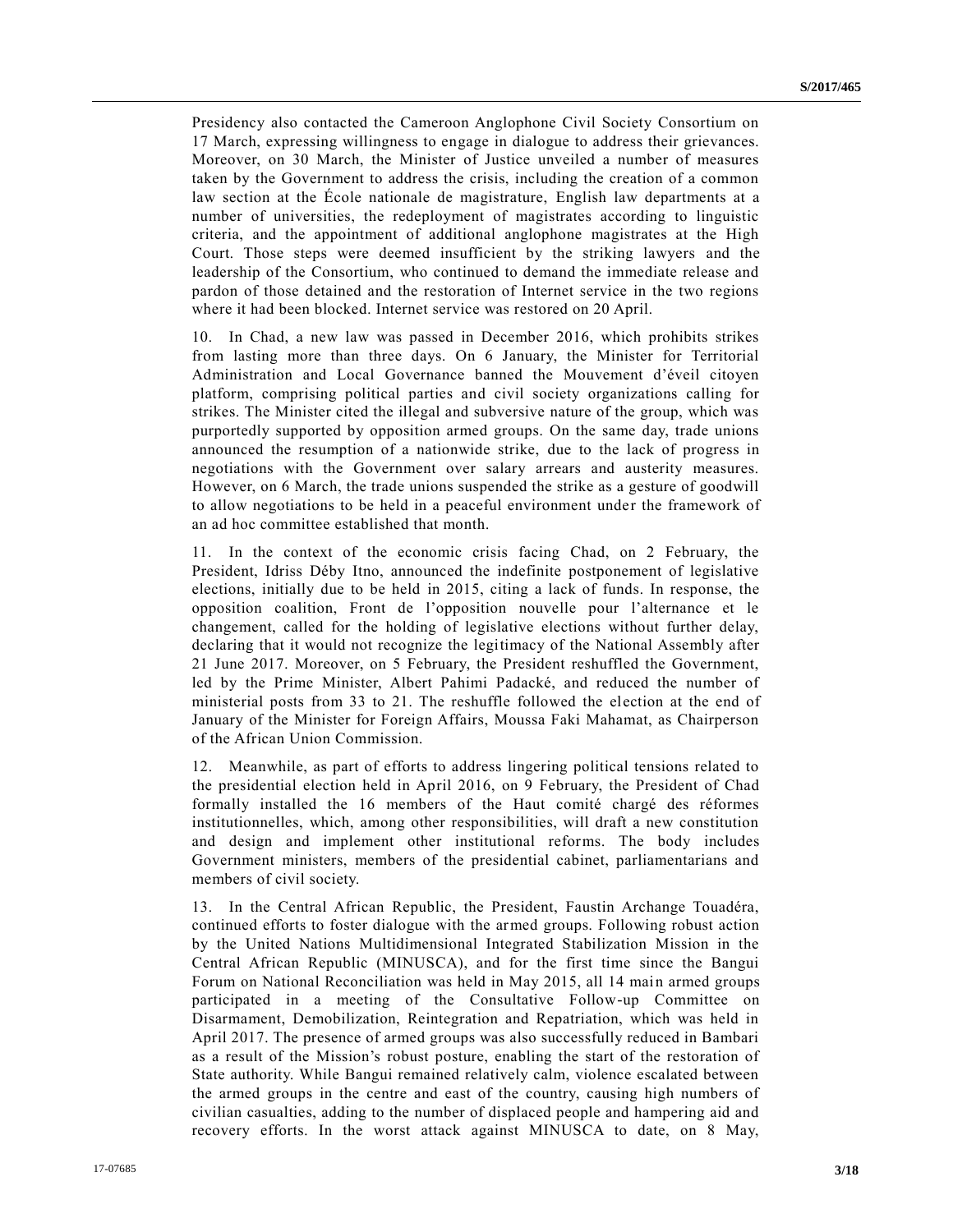anti-balaka elements killed five peacekeepers and injured 10 peacekeepers, in the south-east of the country. Following the decision of the United States and subsequently of Uganda and South Sudan to cease operations and withdraw from the African Union Regional Task Force, the Peace and Security Council of the African Union requested that the Security Council include the disarmament of the Lord's Resistance Army in the mandate of MINUSCA.

14. In the Republic of the Congo, tensions related to the presidential election held in March 2016 and the subsequent crisis in the Pool region continued to fester, with main opposition leaders in detention pending trial, while others had had their freedom of movement restricted. In addition, some segments of the opposition continue to contest the legitimacy of the election and of the current Government. On 10 January, opposition leader and former presidential candidate, André Okombi Salissa, was arrested in Brazzaville on charges of illegal possession of weapons and an attempt to undermine State security. His parliamentary immunity was subsequently lifted, on 19 January, by the National Assembly, paving the way for possible prosecution. On 3 May, the head of the opposition party Cercle des démocrates et républicains du Congo, Modeste Boukadia, was sentenced to 30 years' imprisonment for undermining State security. On 5 May, ahead of the legislative and municipal elections that are scheduled to be held on 16 July 2017, the Government announced that the revision of the electoral list would occur between 10 May and 20 June. It also appointed members of the administrative commissions in charge of the revision.

15. From 5 to 7 March, some 300 delegates from political parties and civil society held consultations in Ouesso, in the north of the Republic of the Congo, organized by the Government, to prepare for the legislative and municipal elections in July 2017. At the meeting, opposition parties stressed the need to revise the electoral list, while the opposition party Mouvement des jeunes démocrates criticized the fact that the agenda excluded discussions on the release of political prisoners and the crisis in the Pool region. Key opposition members, including the leaders of the platforms Front républicain pour le respect de l'ordre constitutionnel et l'alternance démocratique and Initiative pour la démocratie au Congo, who contest the re-election of the President, Denis Sassou Nguesso, were notably absent from the meeting. They demand a national dialogue to find a political solution to the crisis in the Pool region, among other things.

16. On 25 January, the President of Equatorial Guinea, Teodoro Obiang Nguema Mbasogo, officially informed his Council of Ministers of his decision to grant political asylum to the former President of the Gambia, Yahya Jammeh, drawing criticism from the main opposition party, Convergencia para la Democracia Social. Meanwhile, on 23 January, Equatorial Guinea officially requested membership in the Organization of the Petroleum Exporting Countries.

17. The political scene in Gabon has been dominated by preparations for the Government-led national dialogue, following the presidential election held in August 2016; the continued rejection by opposition leader, Jean Ping, and his supporters of President Ali Bongo Ondimba's re-election and their refusal to participate in the national dialogue, along with shifts in political alliances; and strikes in the oil and education sectors, as well as by customs officers.

18. Pursuant to the decree by the President of Gabon regarding the convening of a Government-led national dialogue to address political grievances, the process commenced with civil society consultations, held from 29 March to 12 April. These were followed by political consultations, held from 18 April to 3 May. Thematic issues discussed included institutional and electoral reforms and the dialogue explored ways to achieve national reconciliation and social cohesion.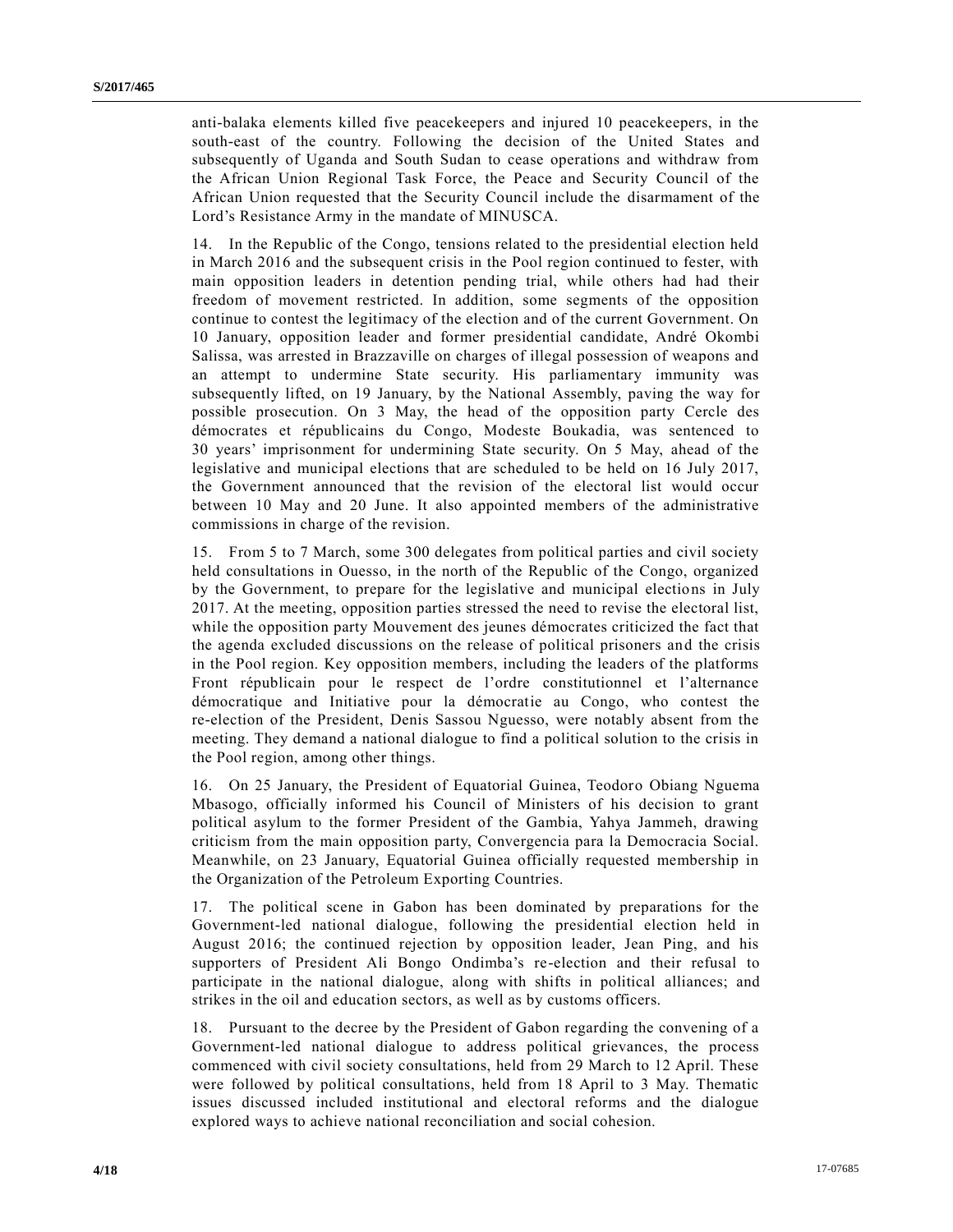19. A number of current and former high-level officials were arrested in the context of an anti-corruption drive in Gabon. On 10 January, a special adviser to the President and former holder of several ministerial portfolios was arrested for allegedly embezzling nearly \$1 billion of public funds. On 12 January, the former Minister of Mines, Petroleum and Hydrocarbons was arrested over similar allegations, after having been relieved of his functions a day earlier. On 2 March, the Public Prosecutor announced that the Director General of Customs had been arrested and jailed on charges of embezzlement. International arrest warrants were issued against a number of individuals, including the son of opposition leader Jean Ping.

20. In Rwanda, the Government announced on 10 December that the presidential election would be held in August 2017. In addition to the incumbent President, Paul Kagame, other candidates include a journalist, Philippe Mpayimana, and the head of the Government-recognized opposition Democratic Green Party, Frank Habineza.

21. In preparation for legislative and municipal elections in Sao Tome and Principe, to be held in 2018, the National Electoral Commission is presently conducting a census to update the voter rolls for issuance of new biometric identification cards.

#### **Security developments and trends**

#### **Boko Haram**

22. The concerted military operations of the Multinational Joint Task Force and the national armed forces of the Lake Chad basin countries continued to degrade Boko Haram's ability to attack. While the group has shifted most of its attacks to military positions, it remains capable of attacking the civilian population through suicide bombings. During the reporting period, Boko Haram was responsible for at least 76 attacks in Cameroon's Far North region, of which 15 were suicide bombings, causing the death of 48 people, and four attacks in Chad's Lac region, resulting in the death of 24 people.

23. On 22 January, a helicopter of the Cameroonian armed forces crashed in the Bogo area of Cameroon, killing General Jacob Kodji, who had led the national military response against Boko Haram for the previous two years, and three other officers. On 24 April, three Cameroonian soldiers were killed when their vehicle hit a landmine in the vicinity of Mora. On 15 March, the Government of Cameroon announced the release of over 5,000 civilian hostages and the killing of 60 Boko Haram fighters during a military operation along the border with Nigeria. Following the announcement, a Boko Haram propaganda video, depicting Boko Haram leader Abubakar Shekau, surfaced on social media, on 1 April. The video called on his followers to attack sites in Cameroon, including its capital.

24. In Chad, on 5 May, an attack by Boko Haram against an army post in Kaiga, in the Lac region, resulted in the killing of nine soldiers. Some 40 Boko Haram elements were also killed as the army responded to the attack. While there have been fewer Boko Haram attacks in the country, tight security restrictions have disrupted the livelihoods of the local population, including seriously limiting trans-border trade. By end of 2016, hundreds of people, mostly women and children, reportedly associated with Boko Haram, surrendered to the Multinational Joint Task Force, continuing a trend that began in July 2016. A mission led by the Executive Director of the Counter-Terrorism Committee Executive Directorate and my Special Representatives for Central Africa and for West Africa and the Sahel (see also para. 59 below), found the Government open to international technical assistance to handle those detainees. On 17 February, the Minister of Public Security and Immigration and the African Union Commissioner for Peace and Security signed a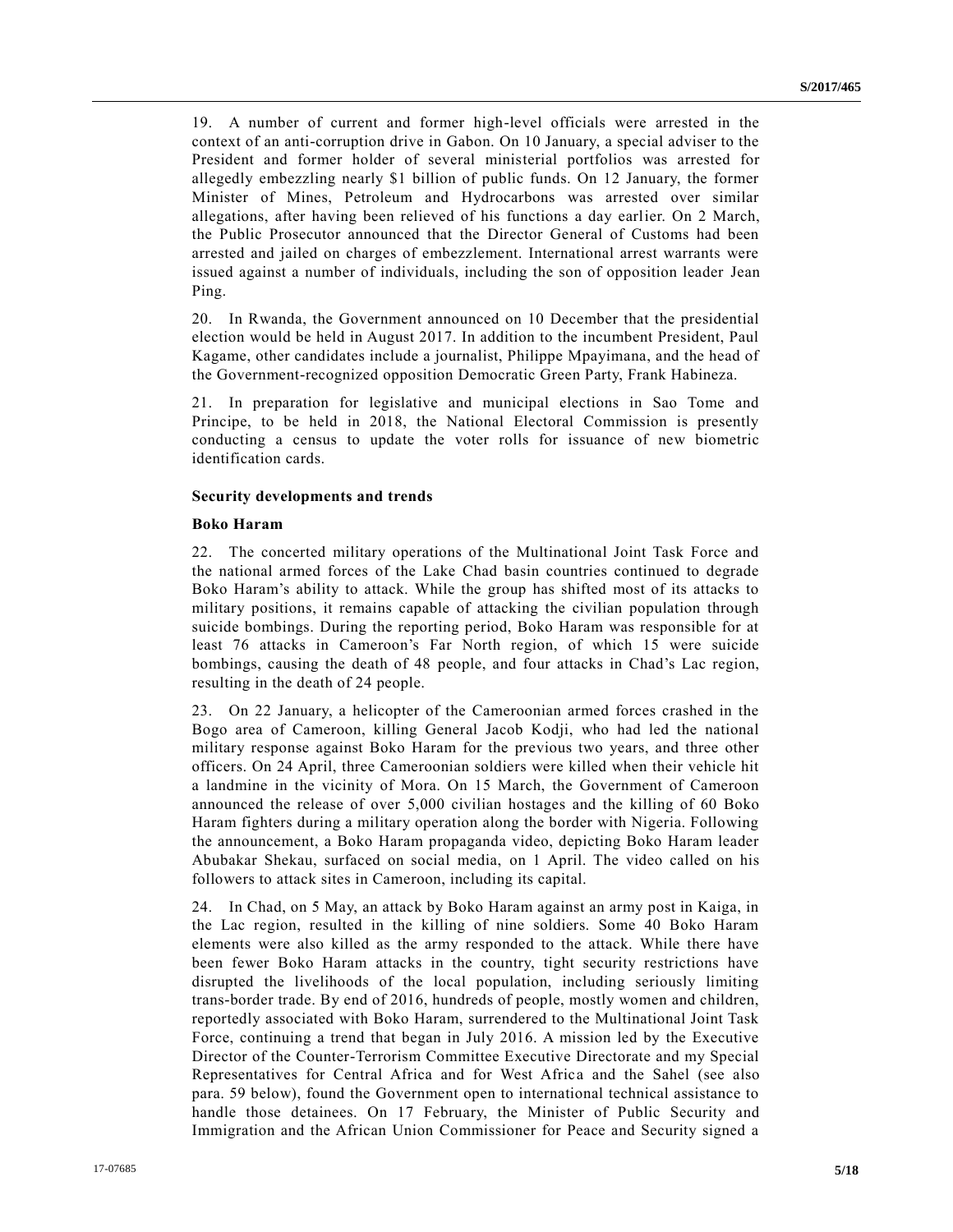joint communiqué to that effect, documenting commitments to manage former members of Boko Haram, including temporary detention, de-radicalization, vetting and reintegration. The communiqué called for international assistance to address the defection phenomenon, which is expected to increase with the weakening of Boko Haram. Shortly after the signing of the communiqué, the Government released the vast majority of those who had surrendered, who returned to their communities of origin, without a proper determination of their status, including any potential association with Boko Haram, having been completed.

#### **Lord's Resistance Army**

25. The Lord's Resistance Army remains a significant threat to the population in affected areas. Since the beginning of 2017, multiple LRA groups, usually comprising 12 to 16 elements, according to defectors and local authorities, have shown increased boldness by raiding villages in the Dungu, Niangara, Ango and Bondo territories in the Democratic Republic of the Congo, as well as poaching elephants in Garamba National Park. There has also been a surge of abductions of young boys and girls by LRA, usually around the ages of 12 or 13, to boost LRA ranks. On 11 March in Dungu, LRA elements clashed with the Armed Forces of the Democratic Republic of the Congo, resulting in the death of one army officer and the injury of another, along with the deaths of three LRA combatants.

26. LRA groups have also persistently attacked the civilian population in the Central African Republic along the Obo-Zemio axis. On 10 March, an attempt by unidentified armed elements, presumed to be LRA, to ambush a MINUSCA convoy along the Zemio-Rafai axis resulted in an exchange of fire.

27. LRA also continued to operate within a broader context that facilitates its activities, including illicit trafficking networks that exist in its areas of operation, ongoing activities of other armed groups and conflicts over land rights and access involving farmers and herders.

28. On 29 January, the Heads of State and Government of countries affected by LRA held a summit on the margins of the twenty-eighth ordinary session of the Assembly of Heads of State and Government of the African Union in Addis Ababa, at the request of the President of Uganda, Yoweri Museveni. The summit recommended, among other matters, the need for cross-border operations against LRA, accurate intelligence about its movements and rebuilding the capacity of the Central African Armed Forces.

29. The sixth ministerial meeting of the Joint Coordination Mechanism of the Regional Cooperation Initiative for the Elimination of the Lord's Resistance Army was held in Addis Ababa, on 29 and 30 March, to review the revised strategic concept of operations and coordination mechanisms for cross-border operations. As earlier indicated, the Governments of Uganda and South Sudan commenced their disengagement from the African Union Regional Task Force, following the withdrawal by the United States, on 26 April, of its special forces and logistical support from the Regional Task Force. South Sudan also indicated that it would no longer host the sector headquarters of the Task Force in Yambio. Nonetheless, Uganda, South Sudan and the Sudan offered to train the Central African armed forces to take over the Task Force responsibilities. In addition, the Democratic Republic of the Congo and the Sudan, the latter's request for membership in the Regional Cooperation Initiative having been accepted, expressed reservations regarding cross-border operations in their territories.

30. On 19 April, a first batch of 31 Ugandan military personnel, of the 2,000 who were deployed in the Central African Republic as part of the Task Force, arrived in Kampala. Since then, 800 additional personnel have left the Central African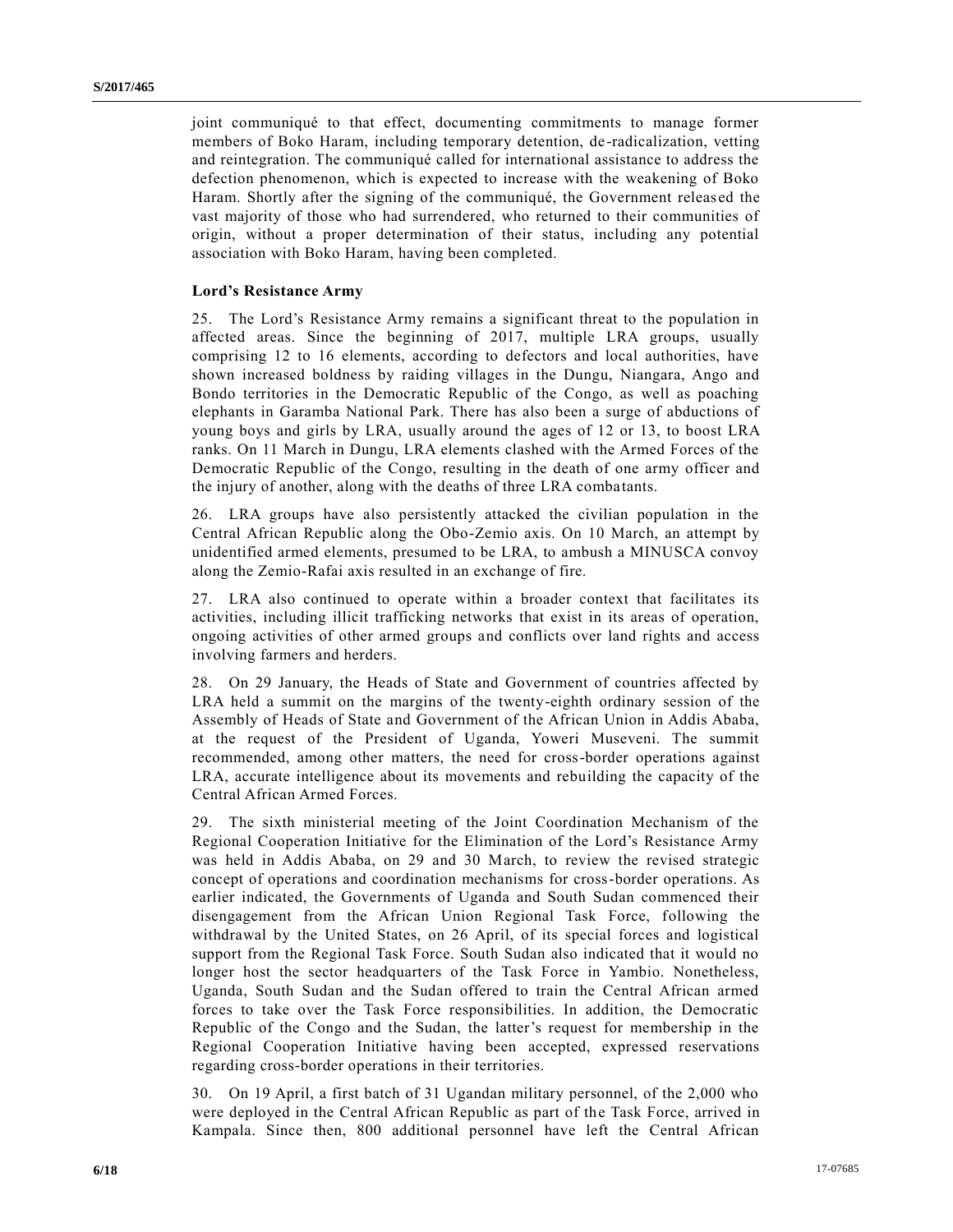Republic. At the time of writing, an imminent departure for Uganda was expected for the remaining military elements.

#### **Maritime security in the Gulf of Guinea**

31. Since my previous report, 11 incidents of piracy and armed robbery at sea in the Gulf of Guinea have been reported by the International Maritime Organization.

32. On 22 February, the leadership of the Interregional Coordination Centre for Maritime Safety and Security in the Gulf of Guinea was formally installed at a ceremony held in Yaoundé, following a decision taken by the Economic Community of Central African States (ECCAS) and the Economic Community of West African States at the African Union summit held on 30 and 31 January.

#### **Poaching and the illicit trafficking in wildlife and natural resources**

33. A research study released in February 2017 indicated that the elephant population in the Minkebe National Park in Gabon had declined by nearly 80 per cent — a loss of more than 25,000 elephants — between 2004 and 2014. Transnational poaching networks drove the significant decline, despite the efforts of the Government of Gabon since 2011.

#### **B. Humanitarian developments**

34. Persistent violence and insecurity caused by Boko Haram have brought devastation to families and communities in the Lake Chad basin region, where some 2.4 million people have been displaced and more than 7 million people require food assistance. Across the region, more than 10 million people are in need of humanitarian assistance, making it one of the world's largest humanitarian cris es. The year 2016 saw a significant scale-up in the humanitarian response across the worst-hit areas. Owing to the collective efforts of Governments, donors, United Nations entities and non-governmental organizations, in 2016 up to 1.6 million people received life-saving food assistance; 1 million children were vaccinated against measles; 4.4 million people accessed emergency primary health care; almost 300,000 boys and girls resumed their education; and the same number of children under 5 and nursing mothers were treated for malnutrition, two thirds of whom were at risk of dying. At an international humanitarian conference held in Oslo on 24 February, 14 donor countries pledged \$672 million over three years in emergency aid for the population in the Lake Chad region, 70 per cent of which has been allocated for 2017.

35. Although military operations have degraded and scattered Boko Haram fighters, attacks and suicide bombings continue in Cameroon's Far North region, where an estimated 220,000 persons have been displaced. The region also hosts 86,000 Nigerian refugees. In addition, the onset of the dry season has eased movement, resulting in increased attacks along the main roads and hampering humanitarian access. On 2 March, the Tripartite Agreement between Cameroon, Nigeria and the Office of the United Nations High Commissioner for Refugees was signed in Yaoundé. The Agreement establishes the conditions and procedures for the safe, dignified and voluntary return of Nigerian refugees. However, the Office of the High Commissioner reported that instances of refoulement of Nigerian asylum seekers in Cameroon continued despite the agreement, and that by 21 March, more than 2,600 refugees had been returned to Nigerian border villages against their will in 2017. The Government of Cameroon denied the reports. In eastern Cameroon, critical funding gaps are threatening the sustainability of vital food assistance programmes for refugees from the Central African Republic, 276,000 of whom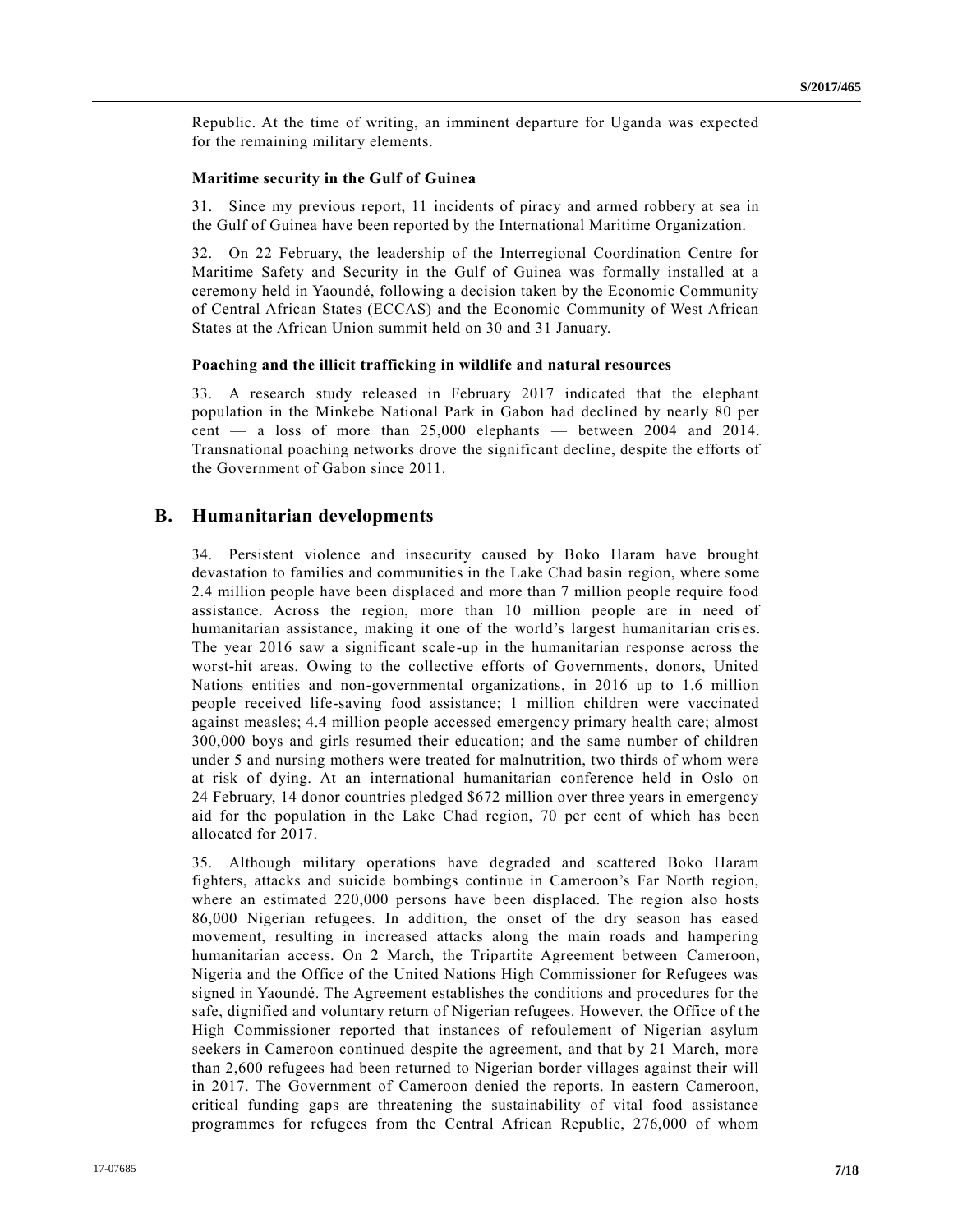remain in the country. For 2017, the humanitarian community in Cameroon is seeking \$310 million to provide life-saving assistance and address the acute and chronic needs of 1.2 million people.

36. In Chad, some 4 million people, around one third of the country's population, are food insecure, among whom more than 1 million face severe shortages. Over half a million children are expected to suffer acute malnutrition in 2017. In the western Lac region, food insecurity has grown and persists as a result of Boko Haram activities. The resulting population displacement has accentuated the vulnerability of those forced to flee violence and the communities hosting them, many of whom were already impoverished and needed assistance prior to the upsurge in attacks. Additionally, Chad hosts some 615,000 refugees from the Central African Republic, Nigeria and the Sudan, in addition to some 104,000 internally displaced people. In 2017, \$589 million is required to provide life -saving assistance for 2.6 million people affected by crisis in Chad.

37. In the Central African Republic, violent clashes between armed groups since November 2016 have resulted in a sharp deterioration of the security situation, causing the displacement of populations in Haute-Kotto and Ouaka districts. The country remains one of the most dangerous environments for humanitarian workers, as it accounted for 31 per cent of worldwide security incidents in 2016. As of March 2017, nearly 464,000 Central Africans have sought refuge in neighbouring countries, while some 402,000 were internally displaced. Food scarcity across the country remains acute, with nearly half of the population being food insecure. Persistent insecurity and population displacements have disrupted agricultural and pastoral activities, the main source of income and food for the vast majority of Central Africans, particularly in rural areas, with 65 per cent unable to farm in 2016. The 2016 Humanitarian Response Plan remains largely underfunded, with only 36 per cent of the needed \$531.5 million received, resulting in nearly half of the population being left without humanitarian assistance. In 2017, almost \$400 million will be required to assist 2.2 million people.

### **C. Human rights trends**

38. Violations of human rights continued in many countries of the subregion. The excessive use of force, arbitrary arrests and the detention of political opponents, civil society activists and media practitioners illustrate a trend of the continued narrowing of the democratic and political space in the subregion. The climate of impunity that prevails in some States remains a concern and represents a serious impediment to the creation of an environment conducive to the holding of peaceful electoral processes and smooth democratic transitions.

39. In Cameroon, a peaceful demonstration held on 28 November by students from the University of Buea was repressed by security forces, who resorted to the excessive use of force, coupled with arbitrary arrests and detention. On 8 December, protests organized by youth groups in Bamenda, the capital of the North-West region, escalated when police and security forces used tear gas and water cannons against protesters, before eventually opening fire. At least two protesters were killed and four police officers injured. A police precinct was burned down and Government vehicles were set ablaze. There have also been other violations of the rights to freedom of expression and association, peaceful assembly and access to information, including the arrests and detention of journalists, as well as the shutdown of Internet and two radio stations in Bamenda and Buea between mid-January and mid-April.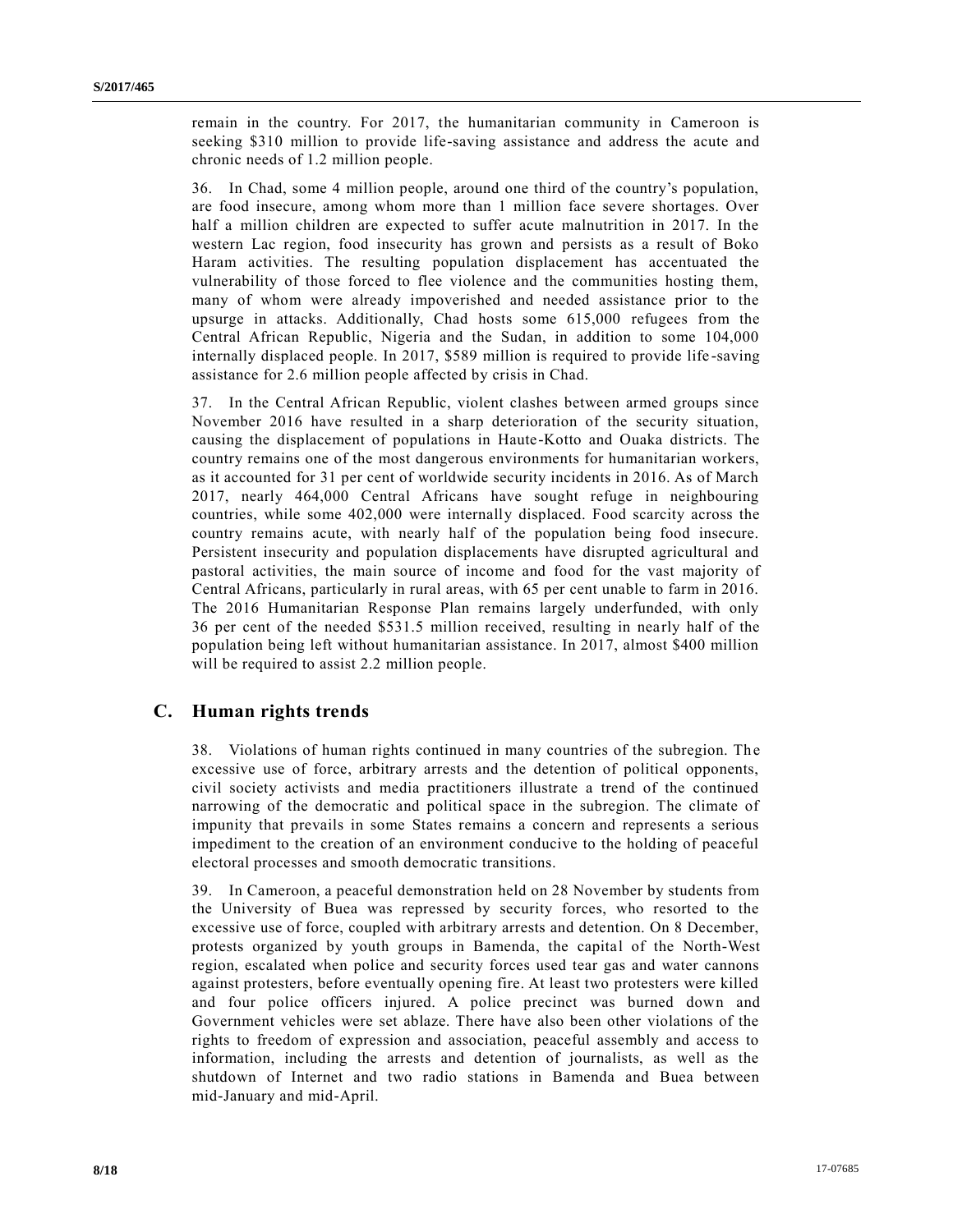40. A national action plan to guide the implementation of Security Council resolution [1325 \(2000\)](https://undocs.org/S/RES/1325(2000)) has been finalized and awaits official presentation to the Government of Cameroon. In 2016, the country adopted a new penal code that protects the rights of women and girls, in particular regarding the custody of minors, female genital mutilation and sexual violence. The national strategy on addressing gender-based violence and the national action plan on addressing female genital mutilation were recently reviewed to conform to international human rights standards.

41. The human rights situation in the Republic of the Congo continues to raise concern, with reports from local civil society organizations and opposition parties pointing to the continuous narrowing of the democratic space and allegations of human rights violations, including cases of torture, arbitrary arrests, detention and forced disappearances. The Office of the United Nations High Commissioner for Human Rights continues to engage with the Government regarding the follow-up to the recommendations made subsequent to its human rights assessment mission of June and July 2016.

42. In Chad, several prominent civil society activists have been detained or have reported being harassed by security officials since April, raising human rights concerns. They included members of non-governmental organizations who were undertaking or calling for civil disobedience, which goes against a recent law passed by the Government prohibiting strikes lasting more than three days.

43. Since December 2016, in the Central African Republic, MINUSCA has documented 986 new verified incidents of violations or abuses of human rights and international humanitarian law committed against 1,410 victims, including 934 men, 157 women, 63 boys and 43 girls. The violations included arbitrary killings, cruel and inhuman treatment, the expropriation of property and pillages, conflict-related sexual violence, and arbitrary arrests and detentions, as well as abductions. In addition to those verified incidents, investigations are ongoing into incidents that occurred recently in Alindao, Bangassou and Niem.

### **D. Socioeconomic trends**

44. Economic activity in the subregion continued to decline. According to data from the Bank of Central African States, the real gross domestic product growth rate of countries of the Central African Economic and Monetary Community region was 0.2 per cent in 2016, compared to 1.7 per cent in 2015, as a consequence of the continued decline in global commodity prices, notably oil. The security situation in the subregion has further hampered the capacity of States to invest in the promotion of sustainable human development. The Bank has forecast a 1.6 per cent growth rate for 2017, linked to the slight rise in oil prices and the implementation of measures for economic and financial reforms in the subregion.

45. Although the subregion has made some progress on human development, particularly in the education and health sectors, much remains to be done to achieve the related objectives and targets outlined in the 2030 Agenda for Sustainable Development. Several factors hamper such progress, including inequalities, the lack of structural transformation and diversification, the lack of progress towards gender equality and the full empowerment of women in the political, economic and social spheres and vulnerability related to unpredictable shocks, such as food shortages and the impact of climate change.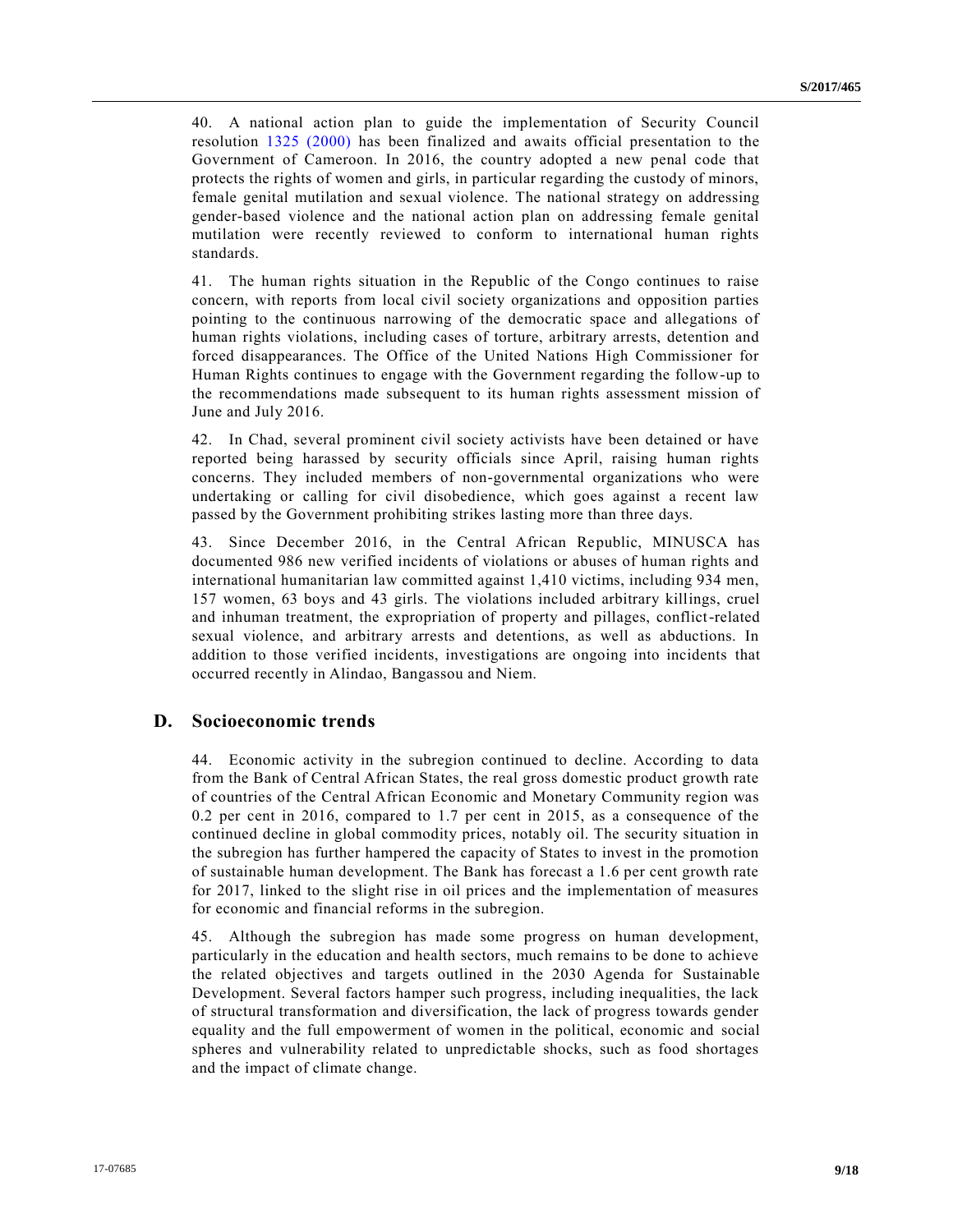# **III. Activities of the United Nations Regional Office for Central Africa**

### **A. Good offices, preventive diplomacy and mediation**

46. During the reporting period, my Special Representative for Central Africa continued to be actively engaged in the subregion in promoting regional peace and security and preventing conflict, including by undertaking a number of countryspecific visits.

### **Central African Republic**

47. On 28 and 29 December 2016, my Special Representative for Central Africa travelled to Bangui to meet the President, the President of the National Assembly and other interlocutors in order to discuss issues related to the situation in the country, particularly its regional dimension. He also took part in a briefing given on 7 March by the Special Representative of the Chairperson of the African Union Commission for the Central African Republic to United Nations entities and the European Union regarding the African Initiative for Peace and Reconciliation led by the African Union with ECCAS, the International Conference on the Great Lakes Region, Chad, Angola and the Republic of the Congo. My Special Representative for Central Africa continued to engage with regional leaders and the Secretary - General of ECCAS, in cooperation with my Special Representative to the Central African Republic, to urge for continued assistance to the Government in its efforts to consolidate peace in the country.

48. On 6 February, my Special Representative for Central Africa travelled to Luanda, where he met with the Minister for Foreign Affairs of Angola to discuss the situation in the subregion, in particular in the Central African Republic, and the need for enhanced coordination and harmonization of approaches between regional and international actors involved in peace efforts in the country.

#### **Cameroon**

49. From 1 to 3 February, my Special Representative travelled to Yaoundé for consultations with national authorities on the situation in Cameroon, particularly in the anglophone regions, and the fight against Boko Haram. He met the Prime Minister, the Minister for Foreign Affairs, the Minister of Territorial Administration and Decentralization and civil society actors. He stressed the need for a peaceful solution to the situation and reiterated United Nations support to the efforts of the Lake Chad basin countries in fighting terrorism. Prior to his mission, a working level team from UNOCA travelled to the country to hold discussions with stakeholders and explore possible entry points for United Nations support.

50. My Special Representative travelled to Yaoundé again from 9 to 13 April, where he met senior Government representatives, opposition figures and civil society actors, as well as the detained leaders of the Cameroon Anglophone Civil Society Consortium, to encourage them to engage in dialogue in order to peacefully address the crisis. During his visit, he encouraged the Government to consider carrying out additional confidence-building measures to further defuse tensions, including the release of the anglophone leaders and the restoration of Internet services as a sign of goodwill. He further urged the authorities to fully implement the measures announced in the justice sector. My Special Representative found the imprisoned leaders of the Consortium to be in good form. They informed him that they were well treated and underlined that they were against secession. They further expressed their readiness to call for the suspension of the strike upon their release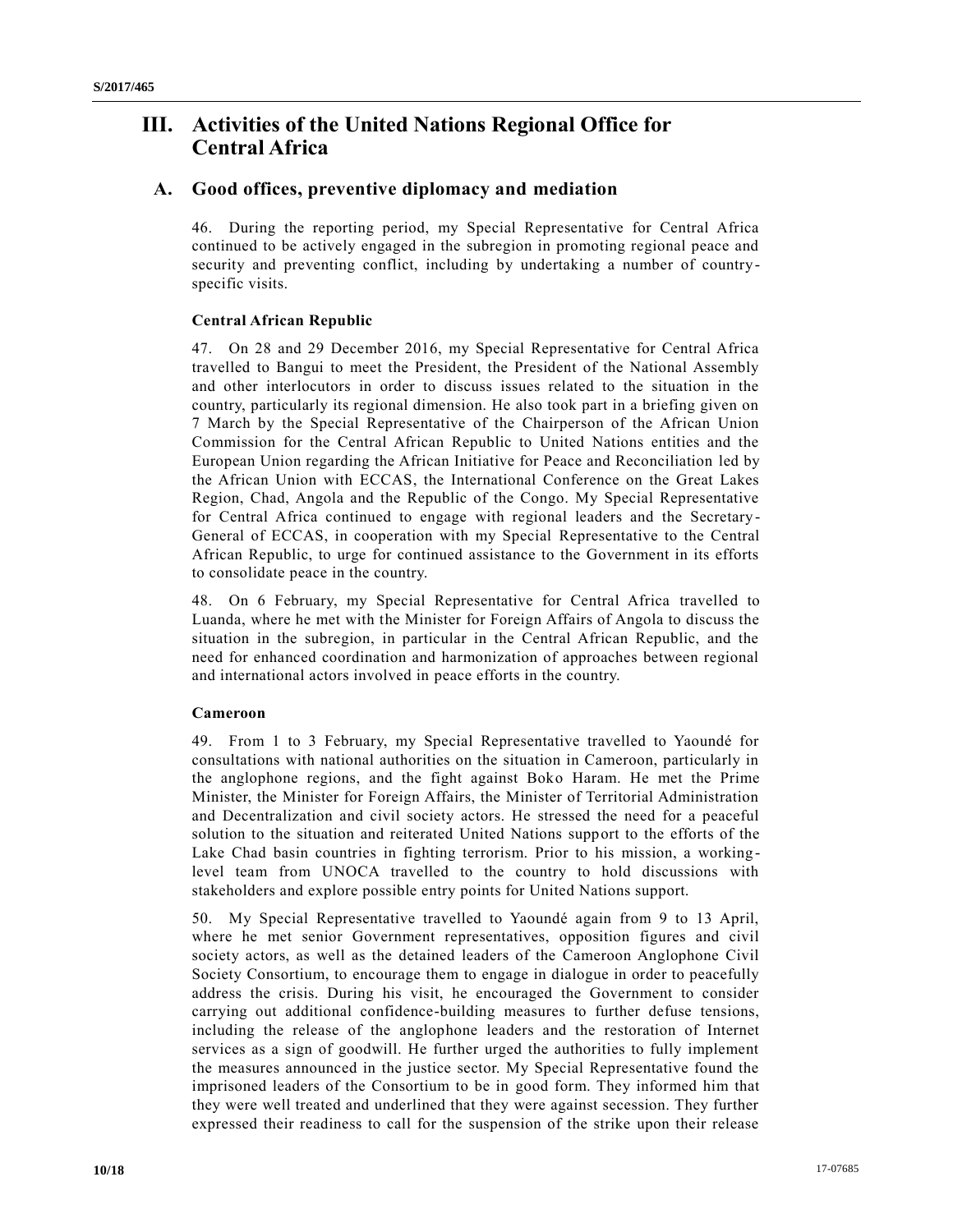should the Government give its assurances that it would address the grievances of the anglophone regions through dialogue. My Special Representative conveyed the request to the Cameroonian authorities, reiterating his call for their release, while also exhorting all parties to resort to dialogue. He further reiterated the Organization's willingness to provide good offices in this regard, if requested by the parties.

#### **Gabon**

51. My Special Representative held frequent meetings with key political actors, including the President, the Prime Minister, Emmanuel Issoze-Ngondet, who was leading the national dialogue process, and opposition leaders, as well as representatives of civil society organizations and the diplomatic community, to address outstanding post-electoral tensions. My Special Representative consistently called for an inclusive, transparent and meaningful political dialogue that would address governance challenges facing Gabon. He encouraged the Government to address the opposition's concerns, including through confidence -building measures, while urging the opposition to engage in a constructive manner with the aim of creating conditions conducive to peaceful and credible legislative elections, taking into account the recommendations of the national dialogue. On the eve of the launch of the national dialogue, my Special Representative issued a statement calling for inclusive participation.

#### **Republic of the Congo**

52. On 29 and 30 December 2016, my Special Representative travelled to Brazzaville to assess the situation in the Congo. He met the President and the Minister for Foreign Affairs and reiterated the call for an inclusive dialogue and confidence-building measures to pave the way for a peaceful political environment in the run-up to the legislative elections scheduled for July 2017. He also discussed cross-border and subregional issues and called on the country to continue lending support to efforts to defuse tensions and preserve regional peace and stability, in particular regarding the Central African Republic and the Democratic Republic of the Congo.

53. From 25 to 29 April, my Special Representative travelled to Brazzaville to meet senior officials and other interlocutors to discuss the political and security situation in the country, particularly in the Pool region. He underlined the importance of all political stakeholders engaging in dialogue in order to address grievances, in particular by taking advantage of the newly-created Conseil national du dialogue. He also called on the Government to facilitate humanitarian access to the Pool region; to ensure inclusive, transparent and fair legislative and local elections; and to ensure that detained political leaders receive a fair and speedy trial.

### **B. Support to United Nations, regional and subregional initiatives on peace and security**

#### **United Nations Standing Advisory Committee on Security Questions in Central Africa**

54. In its capacity as the secretariat of the United Nations Standing Advisory Committee on Security Questions in Central Africa, UNOCA facilitated the evaluation of the work of the Committee, as requested by the Committee at its fortythird ministerial meeting, held in Sao Tome and Principe from 28 November to 1 December 2016. The evaluation included the organization of a workshop in Libreville on 27 and 28 April, attended by representatives of member States of the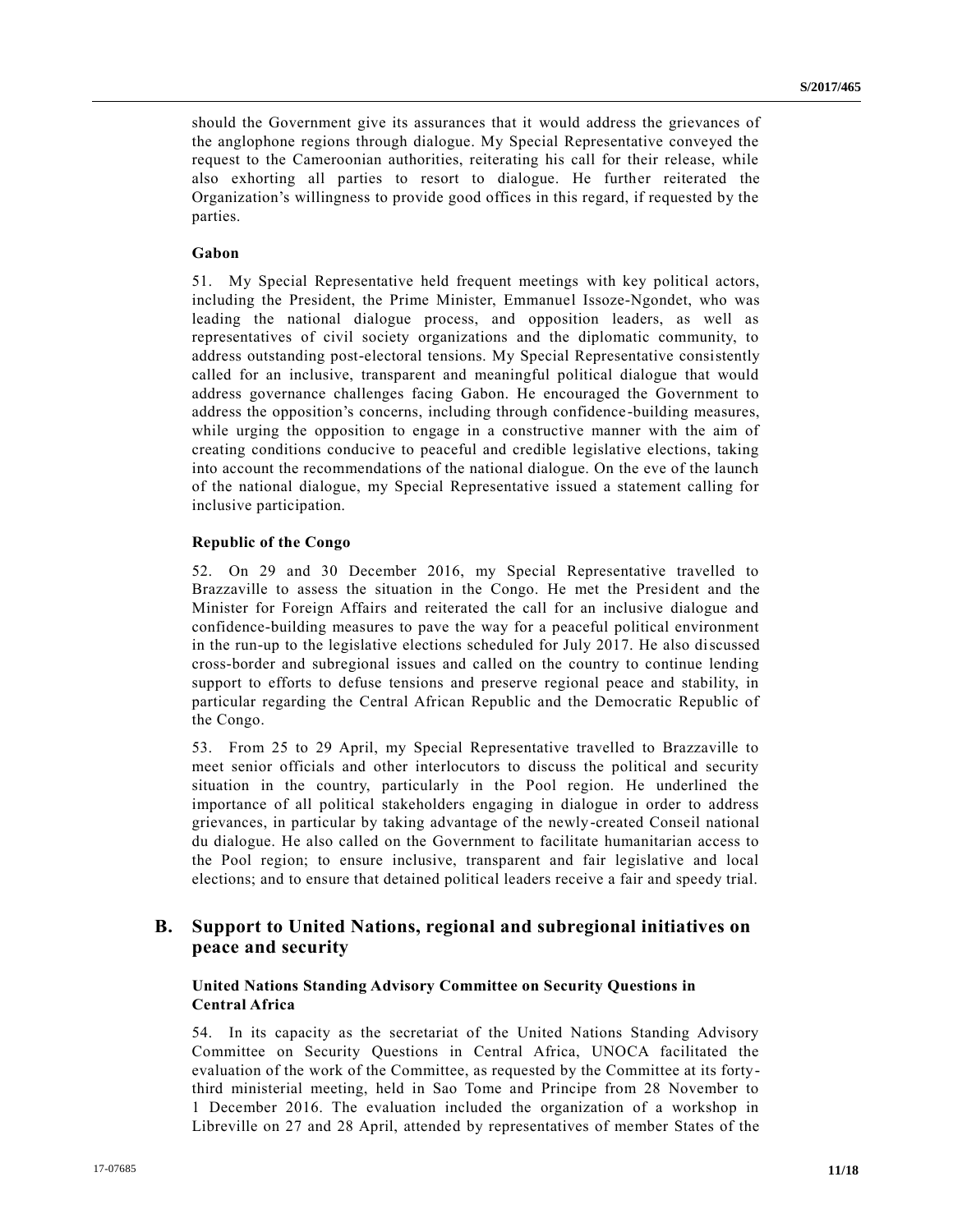Committee and the secretariat of ECCAS. The next meeting of the Committee is scheduled to take place in Yaoundé from 29 May to 2 June 2017, during which UNOCA will present the findings of the evaluation.

#### **Collaboration with regional, subregional and intergovernmental organizations**

55. The United Nations Regional Office for Central Africa further enhanced its collaboration with key subregional organizations to address cross-border and regional threats to peace and security in the subregion. On 17 January, my Special Representative met the Secretary-General of ECCAS and discussed the status of implementation of the cooperation framework agreed in June 2016 between the two institutions, a component of the institutional capacity development strategy of UNOCA. On 19 January, a working-level meeting between UNOCA and the secretariat of ECCAS resulted in the identification of key priority areas for joint action and the development of a joint plan of action for collabor ation in 2017. Furthermore, within the framework of enhanced cooperation between the United Nations and subregional organizations, the Secretary-General of ECCAS travelled to Abuja to meet the members of the Security Council during their visit to the Lake Chad basin region in order to discuss the regional impact of the Boko Haram crisis.

#### **Mediation**

56. The United Nations Regional Office for Central Africa and the secretariat of ECCAS, in cooperation with the Department of Political Affairs, organized a training workshop in Libreville from 24 to 26 April to strengthen the mediation capacities of their personnel. Also participating were the peace and development advisers in Cameroon and Chad, and personnel from MINUSCA and the United Nations Stabilization Mission in the Democratic Republic of the Congo (MONUSCO). The workshop was attended by staff members with direct responsibility for analysing conflicts, advising senior leadership on mediation efforts and supporting the design and facilitation of mediation processes.

57. From 10 to 12 May, UNOCA, with assistance from the Department of Political Affairs, hosted a training workshop in Libreville for the staff of the offices of national mediators and ombudspersons in the subregion. The workshop aimed at building the institutional capacity of the offices and enhancing working-level collaboration within and among those offices, the secretariat of ECCAS and UNOCA. Representatives from the offices of national mediators and ombudspersons in seven countries, as well as staff of the secretariat of ECCAS and UNOCA, attended the training.

58. The United Nations Regional Office for Central Africa continued to facilitate efforts aimed at operationalizing the association of the mediators of States members of the Economic Community of Central African States, created in July 2016. On 13 March, UNOCA met the Mediator of Gabon to advocate the drafting of the founding documents of the association, the convening of a meeting of its Steering Committee and ensuring its financial sustainability.

#### **Boko Haram**

59. From 13 to 17 February, my Special Representative for Central Africa, together with the Executive Director of the Counter-Terrorism Committee Executive Directorate and my Special Representative for West Africa and the Sahel, undertook a joint visit to the four countries affected by Boko Haram (see also para. 24 above). The delegation met senior officials, as well as representatives of the Lake Chad Basin Commission and the Multinational Joint Task Force, the diplomatic community and United Nations country teams. The visit served to reiterate the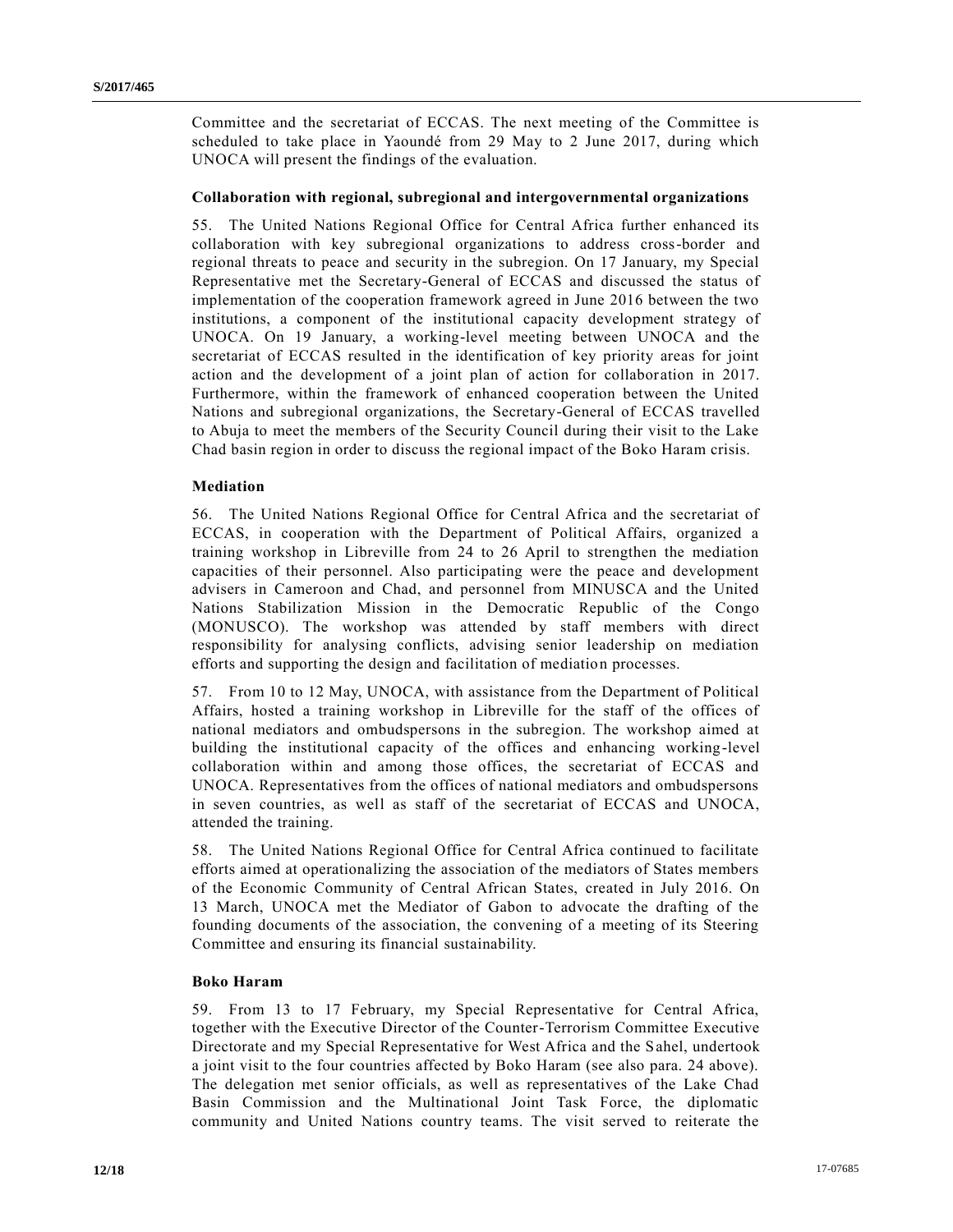Organization's commitment to the affected countries and to determine how best the international community could support national and regional counter-terrorism efforts. The affected States acknowledged the need to strengthen regional police and judicial cooperation. One of the main concerns for the affected countries is how to deal with returning foreign terrorist fighters and develop and implement prosecution, rehabilitation and reintegration strategies for them. Among other things, the States of the region also need to improve their law enforcement and criminal justice responses to the Boko Haram threat.

60. In Chad, the United Nations and non-governmental organizations are extending their outreach to and presence in the isolated communities of return of the released detainees, as well as helping the authorities with their reintegration and community peacebuilding.

#### **Regional integration**

61. My Special Representative participated in the thirteenth ordinary session of the Conference of Heads of State and Government of CEMAC, held in Djibloho on 17 February. The summit assessed current political, security and socioeconomic challenges in the subregion. I reiterated, through my Special Representative, the commitment of the United Nations to supporting the Governments and peoples of the subregion in their efforts to tackle persisting challenges and promote regional integration.

#### **Maritime security in the Gulf of Guinea**

62. On 7 February, in Luanda, my Special Representative discussed issues relating to the full operationalization of the Interregional Coordination Centre and other aspects of the implementation of the maritime security strategy with the Executive Secretary of the Gulf of Guinea Commission.

63. The United Nations Office on Drugs and Crime (UNODC) supported the holding of a workshop and training in December for prosecutors, judges and law enforcement officers from Sao Tome and Principe on the international law of the sea. In addition, through the support of UNODC, the coast guard of the Sao Tome and Principe carried out a patrol operation with criminal investigation police and fisheries experts, 45 nautical miles from the coast.

#### **Regional strategy and plan of action on counter-terrorism and the non-proliferation of small arms and light weapons in Central Africa**

64. From 29 November to 1 December, UNODC organized a workshop to support Chadian policymakers in harmonizing legislation with international legal instruments, particularly the United Nations Convention against Transnational Organized Crime and the Protocol against the Illicit Manufacturing of and Trafficking in Firearms, Their Parts and Components and Ammunition, supplementing the United Nations Convention against Transnational Organized Crime, the Arms Trade Treaty and the Central African Convention for the Control of Small Arms and Light Weapons, Their Ammunition and All Parts and Components That Can Be Used for Their Manufacture, Repair and Assembly (Kinshasa Convention). The latter entered into force on 8 March.

65. From 24 to 28 January, the United Nations Regional Centre for Peace and Disarmament in Africa, in collaboration with the Government of Cameroon, organized a workshop in Yaoundé for the training of trainers regarding the fight against the illicit trade in small arms and light weapons.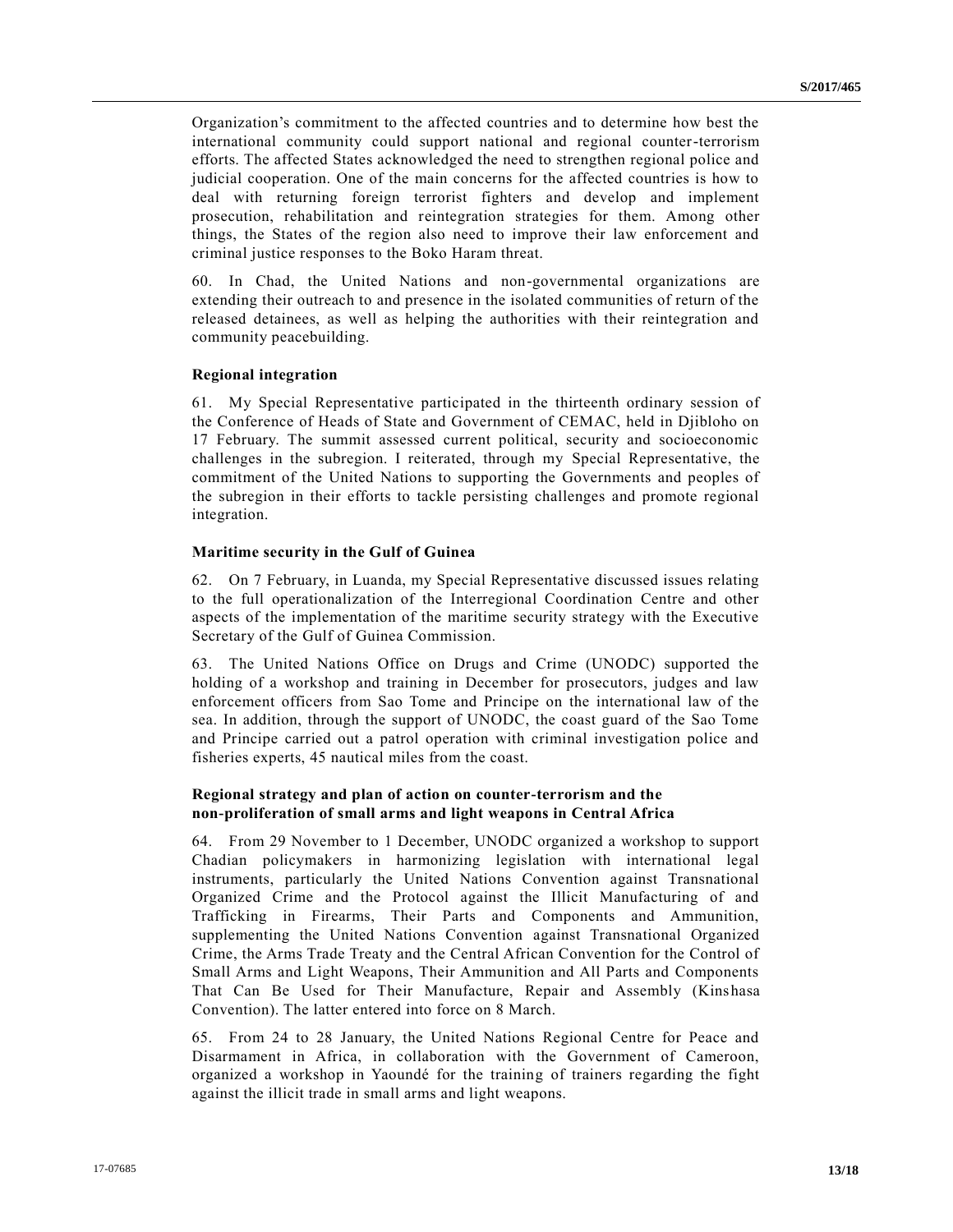66. On 27 January, UNOCA organized a joint meeting between the regional coordinator for the strategy and plan of action on counter-terrorism and the non-proliferation of small arms and light weapons in Central Africa and officials from the secretariat of ECCAS to discuss the way forward regarding implementation of the strategy.

#### **Coordination of the implementation of the United Nations regional strategy to address the threat and impact of the Lord's Resistance Army**

#### *Operationalization of the Regional Cooperation Initiative for the Elimination of the Lord's Resistance Army*

67. From 7 to 9 December, UNOCA participated in a meeting in Addis Ababa aimed at updating the concept of operations of the Regional Cooperation Initiative for the Elimination of the Lord's Resistance Army and strategizing the way forward. Subsequently, on 29 and 30 March, UNOCA participated in the above-mentioned meeting of the Joint Coordination Mechanism (see para. 29 above).

68. In cooperation with the African Union, UNOCA organized the ninth meeting of LRA focal points, held in Entebbe, Uganda, on 15 and 16 December. Participants noted that while progress was made on the operationalization of the Regional Cooperation Initiative and the protection of civilians, there were still gaps concerning humanitarian assistance and long-term development. The need for a redefinition of the African Union Regional Task Force mandate was highlighted, as well as the need for further collaboration with United Nations missions in countries affected by LRA, so as to fill operational gaps.

69. From 14 to 21 March, my Special Representative, together with the African Union Special Envoy on the Lord's Resistance Army, conducted a joint mission to the Democratic Republic of the Congo and Uganda. The purpose of the mission was to discuss, with senior government officials, representatives from United Nations country teams and MONUSCO, diplomatic representatives and other stakeholders, a range of issues connected with counter-LRA efforts, including cooperation with the African Union Regional Task Force, the need for humanitarian assistance and early recovery initiatives in areas affected by LRA, and enhanced information-gathering on the strength and disposition of LRA elements. The planned withdrawal of Ugandan forces from the Task Force and the need to devise actions to prevent LRA from exploiting the resulting security gap, including through training for the Central African armed forces to permit their effective deployment to affected areas, were also key subjects of discussion. However, the issues of the Task Force's sustainment and payment to enable their deployment in remote areas remain unresolved.

70. The United Nations Mission in South Sudan continued to provide logistical support to the African Union Regional Task Force, including access to United Nations flights between Juba and Yambio to staff of the Task Force headquarters, as well as vehicle maintenance and information technology support.

#### *Protection of civilians and humanitarian assistance*

71. Through Operation Red Kite, MONUSCO continued to provide logistical support to the offensive against LRA launched by the armed forces of the Democratic Republic of the Congo, which has disrupted LRA routes and movements. MONUSCO continued to provide information support to the armed forces and established three mobile operating bases in Badolo, Nakale and Nagero in Haut-Uélé province.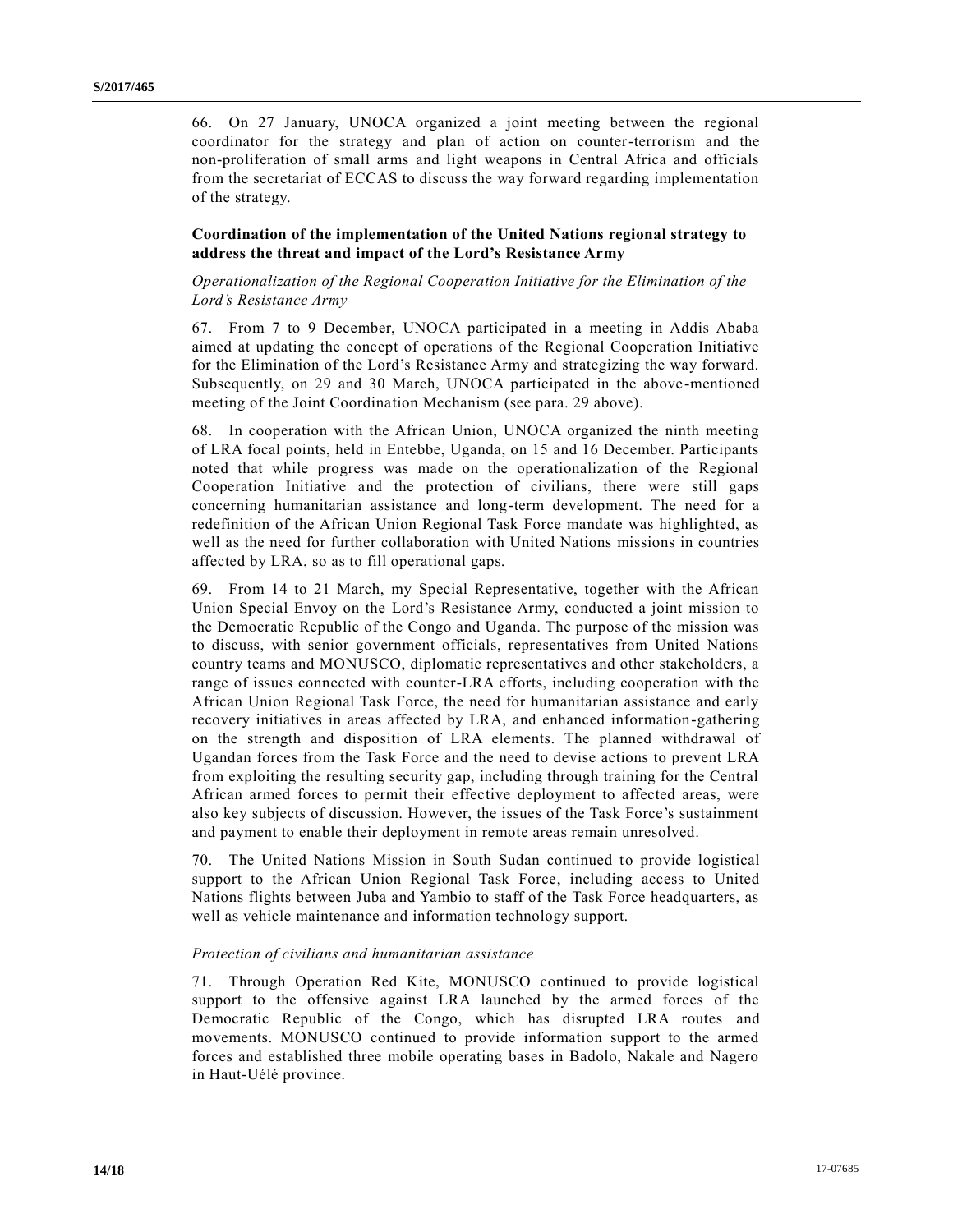*Disarmament, demobilization, repatriation, resettlement and reintegration*

72. The United Nations Organization Stabilization Mission in the Democratic Republic of the Congo continued to implement Operation *Bienvenue à la paix* to encourage LRA elements to surrender, including through leaflets and radio broadcasting campaigns. Since the beginning of 2017, 12 individuals have surrendered.

#### *Long-term development and peacebuilding support*

73. Stabilization and recovery efforts in areas affected by LRA remain seriously underfunded and mostly unaddressed. State authorities and humanitarian and development actors, including United Nations entities, are largely absent.

## **C. Enhancing United Nations coherence and coordination in the subregion**

74. On 6 and 7 December in Libreville, UNOCA participated in the seventh meeting of the Subregional Coordination Mechanism for United Nations system support to programmes of the African Union and the New Partnership for Africa's Development in Central Africa. The meeting explored ways in which the United Nations system can further support, in particular, ECCAS and CEMAC in implementing the 2030 Agenda for Sustainable Development and the African Union's Agenda 2063 in the subregion.

75. On 23 and 24 March, in Libreville, UNOCA hosted the annual meeting of the heads of United Nations presences in Central Africa, comprising Special Envoys and Representatives of the Secretary-General, regional directors of United Nations system entities and resident coordinators. The meeting assessed current regional and cross-border challenges, as part of a broader strategy to enhance coherence in the Organization's approach to and support for conflict prevention and peacebuilding efforts in the subregion. The meeting recommended the development of a subregional strategy to address threats to peace and security, reinforce the preventive diplomacy and good offices mandate of UNOCA and enhance collaboration between UNOCA, Special Envoys and Representatives, resident coordinators, regional offices and the regional economic communities.

76. On 25 and 26 March, UNOCA participated in the eighteenth session of the Regional Coordination Mechanism for Africa, held in Dakar, which discussed United Nations support for harnessing the demographic dividend through investments in youth.

77. On 4 and 5 April, my Special Representative participated in the joint regional meeting of the United Nations Development Group for Eastern and Southern Africa and Western and Central Africa, held in Gaborone. The meeting aimed to promote greater coherence between the United Nations development, humanitarian, human rights and peacebuilding agendas.

## **IV. Observations and recommendations**

78. Taking note of the continued political tensions within the subregion linked to contested electoral processes and social and economic difficulties, I encourage all stakeholders to resolve their differences in a peaceful manner and in conformity with existing legal frameworks. I welcome efforts that have been undertaken in the subregion to calm tensions, including through processes of inclusive and genuine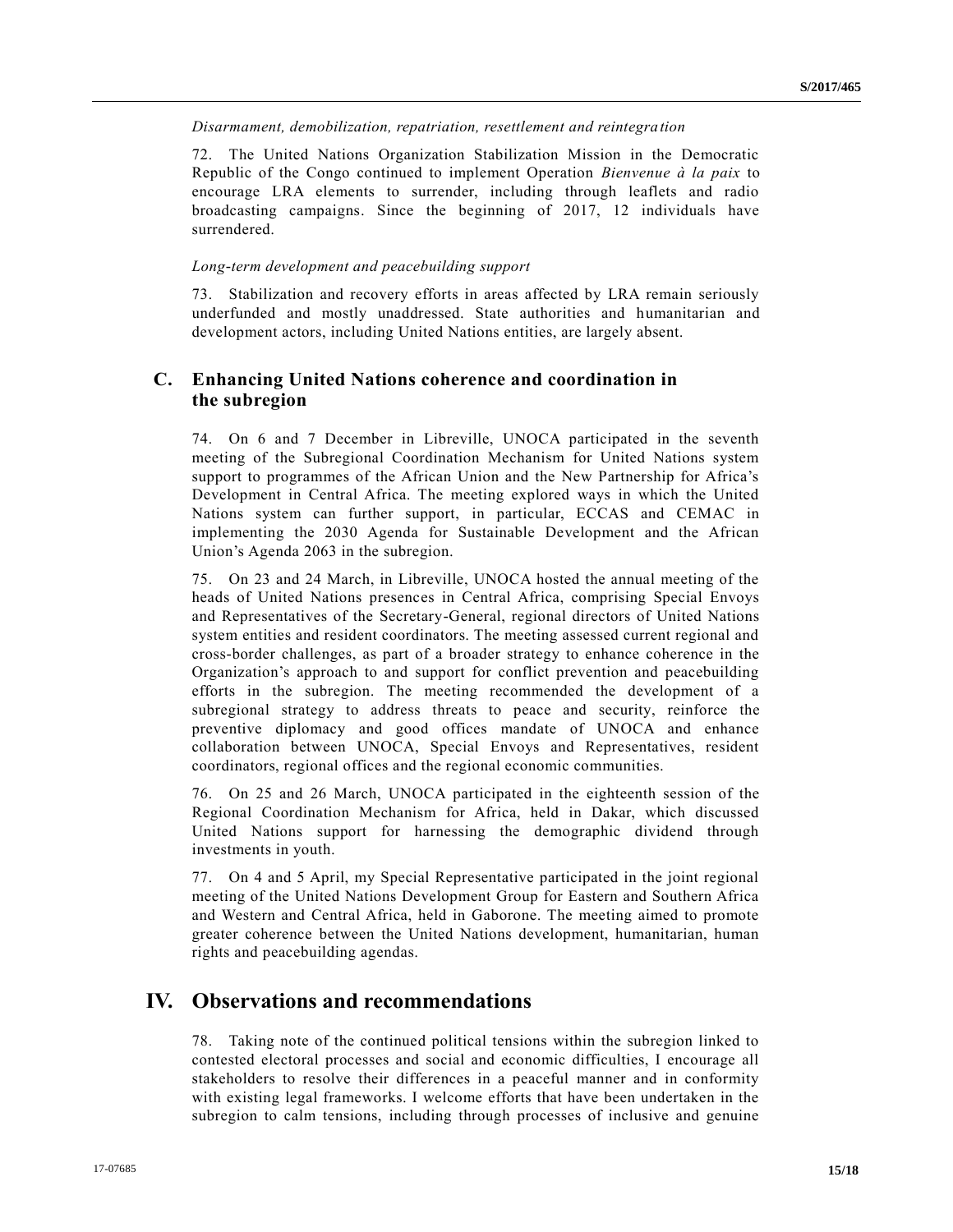dialogue. I encourage all stakeholders to work with each other in good faith to find lasting solutions to political, social and economic challenges. In this regard, I welcome the steps taken by the Government of Cameroon to address concerns raised by the aggrieved parties in the North-West and South-West regions of the country and I encourage the Government to continue to address the situation in a proactive and peaceful manner. I also encourage the Government of Gabon to continue to promote key governance reforms through a genuine and inclusive dialogue. It is my sincere hope that such an approach will contribute to improving the sociopolitical climate, create favourable conditions for the holding of peaceful and credible legislative elections, and consolidate peace and democracy in the country. My Special Representative will continue to carry out his good offices role and engage in preventive diplomacy with all relevant stakeholders.

79. I welcome the efforts made by Governments of the subregion to accelerate and deepen regional integration, including as regards the free movement of persons. I encourage Governments and populations to create the conditions for further integration that will boost economic productivity, increase economic and social opportunities and reinforce security cooperation. I welcome the ongoing evaluation of the United Nations Standing Advisory Committee on Security Questions in Central Africa and hope that its outcome will help harmonize regional efforts to address common security threats and strengthen capacities. My Special Representative will continue to work with ECCAS member States in this regard.

80. I am greatly encouraged by the progress in the fight against Boko Haram and by the commendable regional and international cooperation that have made this possible. At the same time, the terrorist group remains a serious threat to regiona l peace and security, and its activities continue to have devastating consequences for the political, socioeconomic, humanitarian and human rights situations in the affected areas. I urge all stakeholders to continue their efforts to bring an end to the crisis, in full conformity with international humanitarian, human rights and refugee law. I welcome the signing of the Tripartite Agreement between the Governments of Cameroon and Nigeria and the Office of the United Nations High Commissioner for Refugees. I am, however, concerned by reports of the refoulement of Nigerian asylum seekers in Cameroon. I reiterate my call for the safe, dignified and voluntary return of all displaced persons. We stand ready to work with both Governments and express the hope that the Tripartite Commission for the Voluntary Repatriation of Nigerian Refugees is constituted as soon as possible.

81. I call on the Governments of the Lake Chad basin countries to focus efforts to address the root causes that contributed to the emergence of the Boko Haram crisis, beyond the military dimension, namely the political and socioeconomic needs of people in marginalized areas. Additionally, as a consequence of the military successes achieved by the Multinational Joint Task Force, countries of the region must now deal with former Boko Haram members who have surrendered, in addition to those already in custody, most of whom have been detained for months and years. The cases of detainees, both national and foreign, need to be promptly processed according to international standards.

82. I welcome the visit by the Security Council to the Lake Chad basin region, which shed a much-needed spotlight on this long neglected crisis. The international community must support the region, including by redoubling its support to the vital humanitarian, early recovery and development needs of the region, as well as through logistical and financial assistance to the affected countries, the Multinational Joint Task Force and the Lake Chad Basin Commission. I welcome the holding of the Oslo Humanitarian Conference on Nigeria and the Lake Chad Region, on 24 February, which drew global attention to the serious humanitarian crisis unfolding in the region. Continued political engagement and rapid and full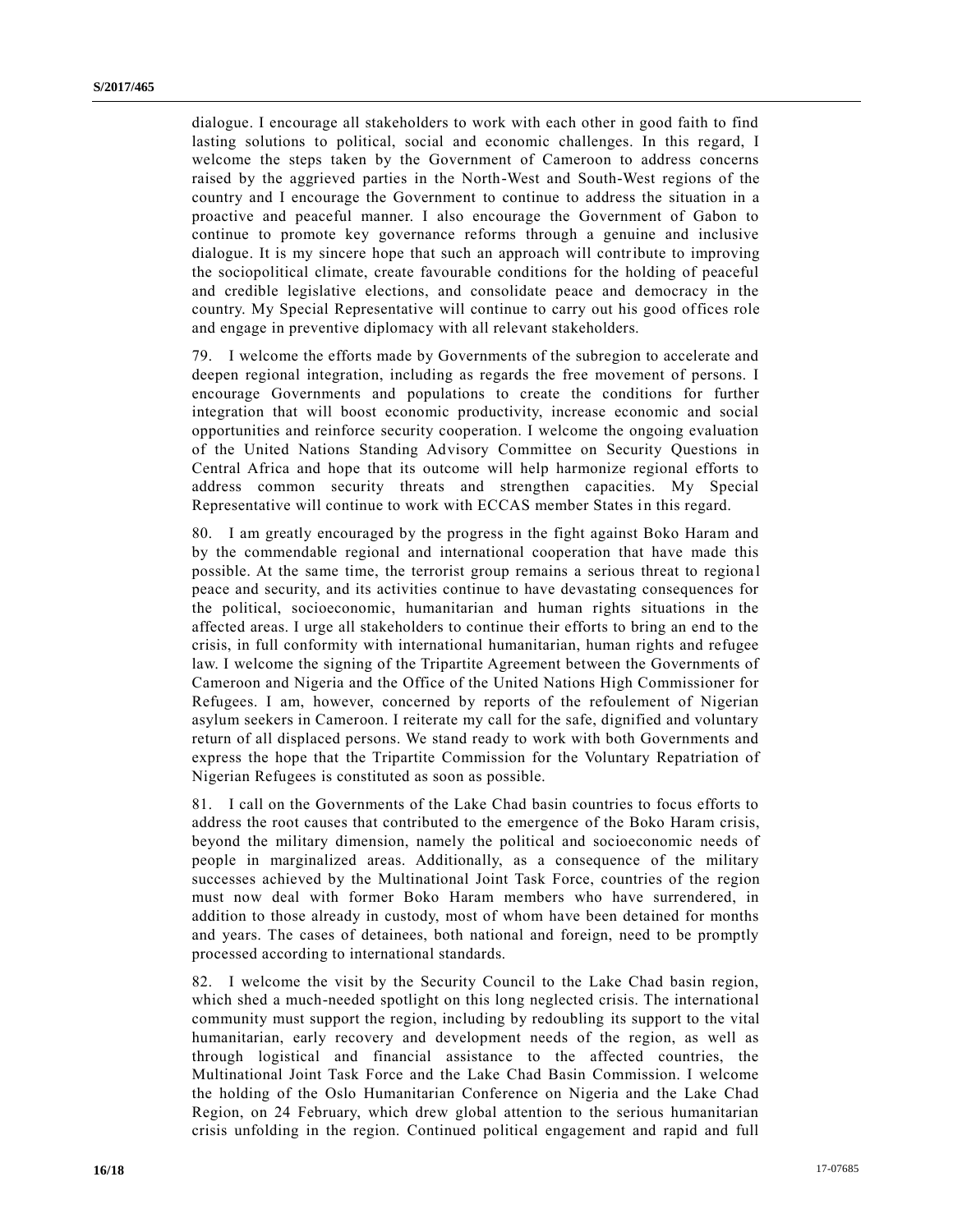disbursement of donor commitments are essential. I also encourage ECCAS and the Economic Community of West African States (ECOWAS) to strengthen cooperation and coordination on addressing the root causes of the Boko Haram crisis. UNOCA and the United Nations Office for West Africa and the Sahel (UNOWAS) stand ready to support the two organizations in this regard.

83. I welcome the appointment of the leadership of the Interregional Coordination Centre for Maritime Safety and Security in the Gulf of Guinea and call upon regional States and international partners to provide the resources necessary to enable the Centre's full functioning and for the implementation of the maritime security strategy. I call on ECCAS, ECOWAS and the Gulf of Guinea Commission to deepen their cooperation and coordination. I also call on countries of the region to redouble their efforts in countering incidents of piracy and armed robbery at sea in the Gulf of Guinea. UNOCA, in collaboration with UNOWAS, will continue to provide assistance and mobilize support in combating maritime insecurity.

84. I welcome the recent entry into force of the Kinshasa Convention, which will serve as an important component to reduce the proliferation of small arms and light weapons in the subregion. This positive development is a testament to the collective commitment of the concerned States to prevent and eradicate the illicit trade in small arms and reduce the human suffering they cause. I would like to encourage the signatories who have yet to ratify the Convention to do so.

85. Poaching and illicit wildlife trafficking continue to threaten endangered animal populations in the subregion and have a negative impact on the overall environmental, governance and security situation, including the continuing links between the illicit wildlife trade and armed groups. I urge Governments in the subregion to focus efforts on eradicating poaching and on operationalizing the existing decisions on countering the illicit wildlife trade, including those contained in General Assembly resolution [69/314.](https://undocs.org/A/RES/69/314)

86. I am concerned by the pervasive instability in the Central African Republic and the continued human rights violations in the country, as well as attacks against United Nations peacekeepers in the south-east of the country. I encourage the Governments of the subregion to remain actively engaged in stabilization efforts. My Special Representative for the Central African Republic and Head of MINUSCA, Parfait Onanga-Anyanga, and my Special Representative for Central Africa and Head of UNOCA, François Louncény Fall, will continue to work closely with regional and subregional organizations in support of national efforts towards finding a peaceful solution to the crisis and to mobilize financial support for the humanitarian response programmes for the affected population. I call on regional and subregional partners to redouble their efforts in support of the Central African Republic, including by lending their full support to efforts to promote the ce ssation of hostilities and by working cooperatively to jointly address cross-border challenges that affect the situation in the country.

87. The Lord's Resistance Army continues to demonstrate its ability to target civilians in affected areas in the Democratic Republic of the Congo and the Central African Republic and negatively affect the security situation there. A steady commitment by the affected States and regional and international partners to address the immediate manifestations of LRA violence, as well as to finance broader protection, humanitarian and development programmes, will be crucial to end the threat. Moreover, the withdrawal of Ugandan and South Sudanese forces from the African Union Regional Task Force, along with the termination of the support from United States special forces, will require redoubled commitment from national, regional and international stakeholders to ensure that LRA does not exploit the resulting vacuum, including through the necessary reconfiguration and